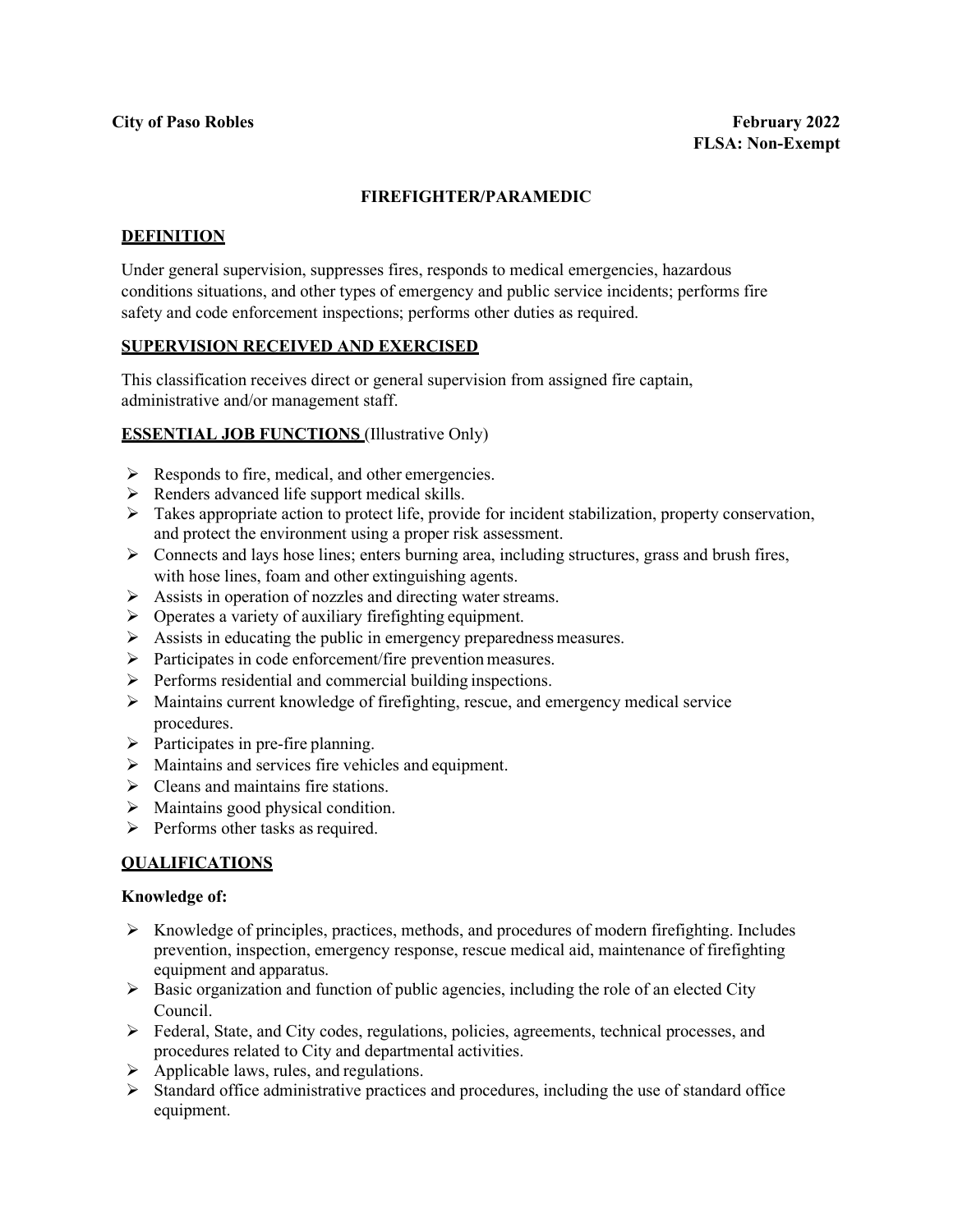Firefighter/Paramedic Page 2

- $\triangleright$  Business letter writing, techniques for preparing informational materials and the standard format for reports, correspondence, and other written materials.
- **English usage, spelling, grammar, and punctuation.**
- $\triangleright$  Computer applications related to the work, including word processing, database, and spreadsheet applications.
- $\triangleright$  Records management principles and practices.
- $\triangleright$  Principles and practices of management and supervision.
- $\triangleright$  Occupational safety and health rules and regulations.
- $\triangleright$  Techniques for providing a high level of customer service to the public, representatives of other agencies, and City staff, in person and over the telephone.

# **Skill in:**

- $\triangleright$  Maintaining firefighting equipment and apparatus.
- $\triangleright$  Rendering emergency medical care at the paramedic level.
- $\triangleright$  Maintaining sound judgment, remaining calm, and making decisions in emergency situations.
- Compiling information from varied sources and preparing accurate records and reports.
- $\triangleright$  Composing correspondence, informational materials and reports independently or from brief instructions.
- $\triangleright$  Making accurate arithmetic and statistical calculations.
- $\triangleright$  Using English effectively to communicate in person, over the telephone and in writing.
- $\triangleright$  Using initiative and independent judgment within established policy and procedural guidelines.
- $\triangleright$  Organizing own work, initiating processes, coordinating projects, setting priorities, meeting critical deadlines, and following up on assignments with a minimum of direction.
- $\triangleright$  Taking a proactive approach to customer service issues.
- $\triangleright$  Data entry into standard computer formats and producing correspondence and reports with speed and accuracy sufficient to perform assigned work.
- $\triangleright$  Establishing and maintaining effective working relationships with those contacted in the course of the work.

# **Education and Experience:**

High school graduation or equivalent.

# **Licenses and Certifications:**

- $\triangleright$  State Firefighter 1 Academy Certificate from an accredited agency recognized by the State Fire Marshall or agency having authority and/or State Firefighter I Certificate issued by the Office of State Fire Marshall, IFSAC, or PRO Board
- Valid California and/or National Registry Paramedic License
- At a minimum possess, a valid California Class C Driver's License

Within 90 days of appointment must attain:

- San Luis Obispo County Emergency Medical Services (EMS) Agency Paramedic Accreditation
- $\triangleright$  San Luis Obispo EMS Agency required training and certificates per SLO EMS policy #342.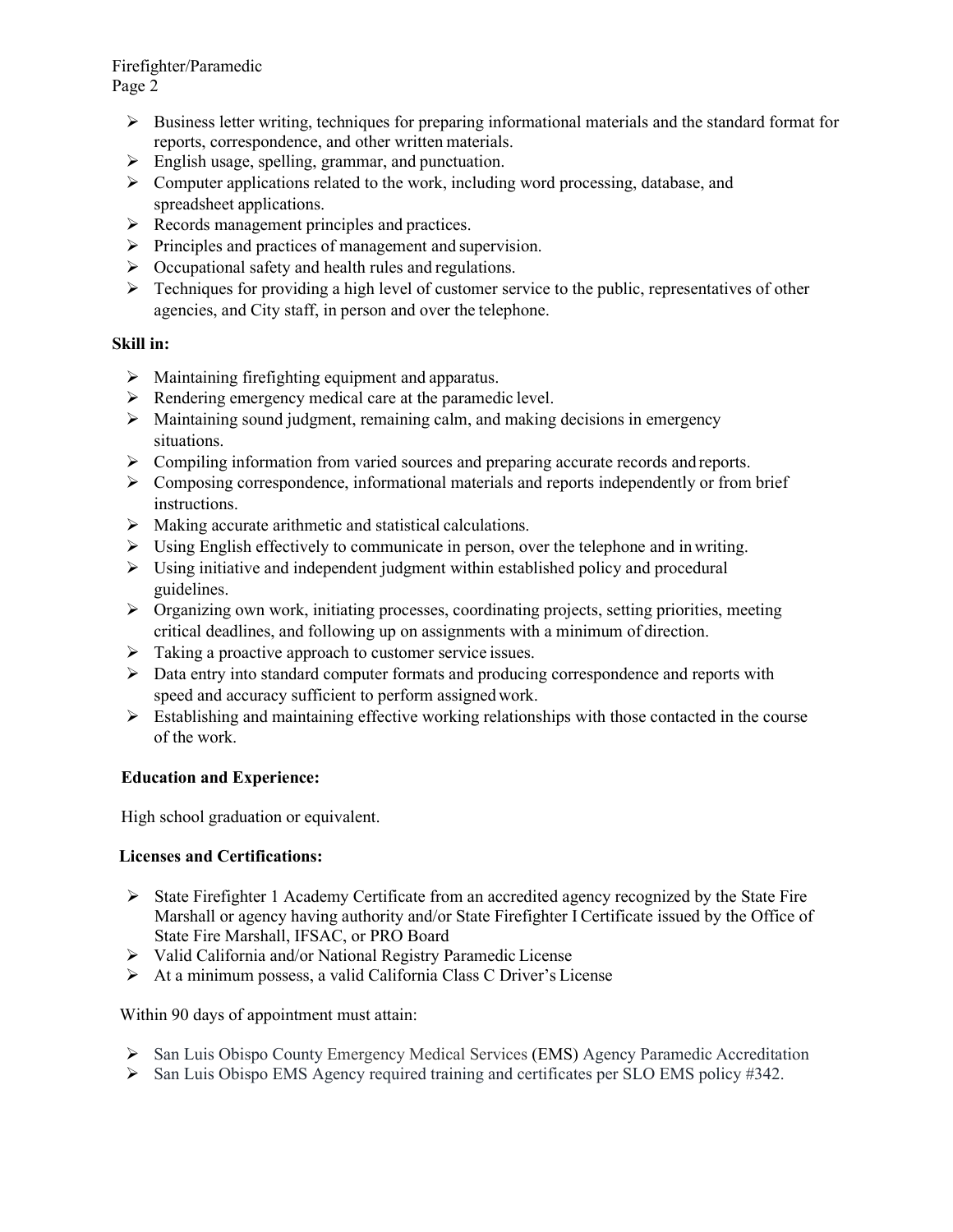Firefighter/Paramedic Page 3

Within 24 months of appointment must possess:

 $\triangleright$  State Firefighter I Certificate (if not in possession at time of appointment)

## **Working Conditions:**

Incumbents in this classification work 24-hour shift assignments, including weekends and holidays, and may be required to work overtime with little or no notice. Due to the varied and unpredictable nature of the work, incumbents may also be required to work under the following conditions. During a shift, Firefighter/Paramedics are subject to unpredictable interruptions of sleep periods during which they must function effectively, including directing the work of others in emergency situations. While performing many emergency-related duties, a Firefighter/Paramedic is required to lift, carry and/or drag objects such as a hose line or smoke ejector weighing up to 80 pounds, wear special protective clothing weighing up to 100 pounds, and wear a self-contained breathing apparatus weighing up to 80 pounds for short or long distances and often in combination. While performing emergency aid, a Firefighter/Paramedic may lift and carry victims weighing up to 160 pounds, which requires use of the stomach and lower back muscles to support the body. Incumbents are exposed to a variety of weather conditions and are required to tolerate very hot and very cold temperatures. When responding to emergencies, incumbents also are exposed to other elements, including smoke, heat, flames, hazardous chemicals, and blood and other bodily fluids. In these situations, they must be able to ensure personal compliance with safety standards; stand, sit or walk for extended periods of time, unable to rest at will; use explosive strength, as in sprinting or jumping; walk over rough, uneven or rocky surfaces; use arms above shoulder level; bend or stoop repeatedly or continually over time; and use common hand tools, such as hammers, saws, and screw drivers.

Incumbents are required to have the ability to hear a variety of warning devices, and alarms, gas leaks, and/or calls for help. Some rescue duties require the operation of mechanical rescue equipment and the monitoring of proper safety techniques in the use of such equipment. The tools used by a Firefighter/Paramedic require precise arm-hand positioning and movements, such as when operating a chain saw or using emergency medical rescue equipment. The operation of firefighting equipment often requires the coordinated movement of more than one limb simultaneously. Emergency situations may require incumbents to work in small, cramped, crawl spaces, areas where vision is limited, and/or at heights, including on roof tops and/or ladders. A Firefighter/Paramedic must be able to distinguish among colors, including colors of smoke and flame, color coded equipment, hazardous materials identification placards, and wires, in order to identify or respond to potentially dangerous situations.

In daily activities at a station assignment, incumbents operate office equipment requiring repetitive arm/hand movements, as when they enter data into a terminal, personal computer or keyboard device. In order to keep abreast of developments in their field, incumbents must be able to learn in a classroom setting, and through observation and oral instruction in an on-the-job training setting.

Incumbents may be assigned to the Hazardous Materials Response Team, and when so assigned, are required to wear a totally encapsulated suit for up to one hour, collect samples and secure leaks of unknown substances, work with heavy tools, and perform chemical tests to identify unknown substances.

### **Physical Demands:**

Must possess mobility to work in an emergency incident setting and use power and hand tools and